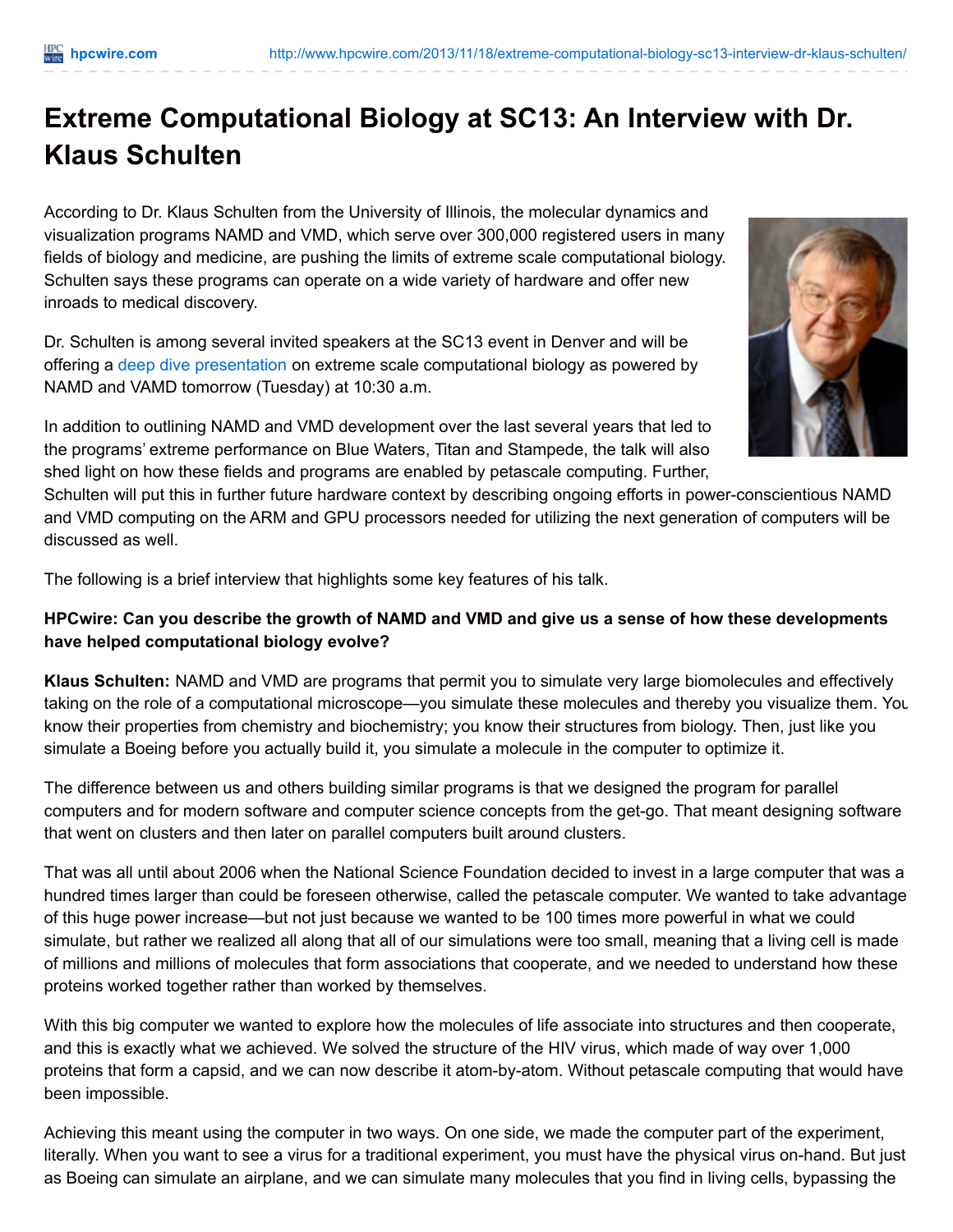physical study and making the computer an integral part of the experiment itself.

So we got data from different kinds of experiments via sources such as crystallography and electron microscopy, and then integrated them into one picture of the virus that gave us a view of the virus at the level of the atom. We could then test it in the second step. Finally we could take this model and simulate it in the computer, carrying out the world's largest simulation ever done I think even to this point.

At this point we have reached our goal—we could show that the structure is stable to simulate in the computer and could look at its physical properties—but now of course comes the question of what we learned from it.

First we resolved structure atom-by-atom because we wanted to make the container of the virus, the so-called "capsid," a target of drug treatment. That requires that we know the chemistry of that target, because when you deal with drugs that are molecules, you need to know both sides of direct treatment in chemical detail: you need to know the drug, of course, (very small molecules that are pretty straightforward,) and you need to know the target, which in this case is a huge system of over 1,000 proteins, and each protein itself in a big molecule containing itself several tens of thousands of atoms.

Once we applied drugs to our computational virus then we learned that the drugs most likely work very differently than we thought—we found that the HIV virus is in a way more dangerous and intelligent than we thought.

HIV is like a con artist that that smuggles itself into the cell then persuades the cell to help the virus infect it. Otherwise it's not at all easy to infect a cell: the virus has to put its own genetic material into the nucleus of the cell, where the living cell has its genetic material, which is so difficult because the nucleus is very protected and very well organized against this kind of intrusion. But the virus talks a cell into helping it to get its genes into the nucleus.

And it is this cooperation that is acted upon by antiviral drugs.

And so now we have the stage of this drama: on the enormous surface of the virus, which is made up of over a thousand proteins, the virus recruits proteins from the infected cell to help it in its vicious strategy to get the virus' genes inside. That is where antiviral drugs apparently interfere with this coordination with the cell.

## HPCwire: I know at the end of your talk you plan on closing with the direction for using ARM and GPU cores **to further this. Can you speak to that angle?**

**Klaus Schulten:** We are one of the technology centers funded by the National Institutes of Health. We're called the Center for Macromolecular Modeling and Bioinformatics and we've received funding for 23 years now and we will receive funding for five more years. The task of the center is to make the absolute best computing technology available to biomedical researchers in the United States.

And our task, since we have shown that we through our research that we can use the modern computing technology (particularly parallel computing) extremely well, is that we not only use it for our own research but that we also make it available for others. Our goal is to be as good or better that the physicists in using computing technology for the benefit of our particular scientific community, which in our case is biomedical research.

I think we are doing very, very well because our software runs extremely effectively on the biggest computers in the world. But it was the same software from the laptop to these big computers, so the individual researcher can learn it on his or her laptop and use it all the way to the big machine. In the same way, if we develop for the big machine it trickles down quickly back to the small machine.

Our task is now to utilize this technology constantly. So from 2006 to 2012 we have been working on making petascale computing possible. We focused on making these programs capable of simulating very, very large systems, hundreds of times larger than before, and also on analyzing and visualizing the results. This meant working on two fronts: on the front of the actual simulation that's done by the program NAMD, and on the front of the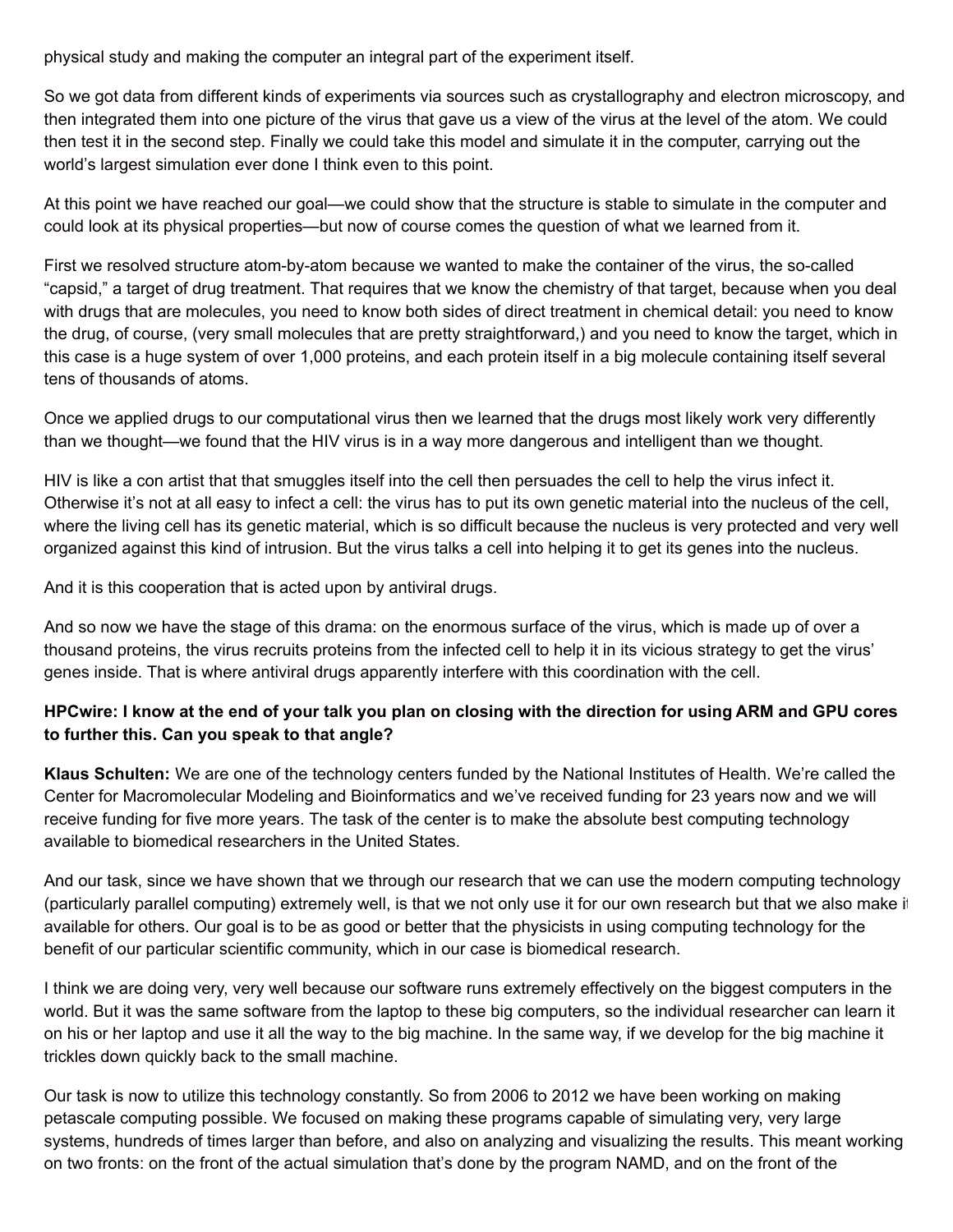visualization.

Now this is old. Of the new technologies going on, we think that the upcoming technology for the next generations of computers will be ARM chips, which we've been very successful in integrating.

But one factor that has never before been so important is the use of power. Now we not only adopt the new generation of chips for our software perhaps two, three years before the first time any scientists outside of our own group will use it, but we have to power profile all of our algorithms and all of our computational strategies.

Before the only thing that counted was how fast we compute. Now the talk is of scalability and making bigger models that effectively make use of bigger machines, and the talk in the lab is constantly about power profiling. Where can we cut corners in power consumption? What new computational strategies should we adopt? So the issue of power consumption is coming into our development work.

## HPCwire: So there really aren't a lot of on-base supercomputers at all, so where and how are you testing **these ideas?**

**Klaus Schulten:** First, are the smartphones and tablets. Our priority is to support the software that puts demands on machine so that through a smartphone or tablet you have another input device, an extra monitor or extra output device. But we're already now well on our way to have the entire programs run on tablets and smartphones.

That went through pretty well, but the main problem is that you have a very, very small monitor, so you must develop a new user interface and that takes time and created a bottleneck for when we can release our software on these devices.

The main point, however, is that computers will be built from these kinds of chips that people expect, and then these kinds of chips will be made available in a form that you can put them in for other interactions and use them for computing. For that moment we will also be ready.

We've learned that these are very intelligent chips that can handle power issues in a much more flexible way, which enabled us to add dimension to our computational strategy that we never had before: a totally new culture to prepare us for the next generation of computing.

## **HPCwire: Let's talk briefly about what GPUs have lended to computational biology in general.**

**Klaus Schulten:** They were a tremendous benefit because they go two directions. The first is they make very powerful computing possible in the lab for a much less money. It's very cost-effective computing, and very powerful computing. So the kind of calculations that until just about two, three years ago required a \$50,000 computer can be done now with a few-thousand-dollar GPU cluster or even a single GPU board.

In the other direction, many smaller calculations are being made possible through GPUs. We were very early in demonstrating this with our first GPU extended paper, but today many labs work on it very well.

So that is the poor man's powerful computer, which has been essential in proliferating the methodology and the culture of computing within the biomedical community.

Finally we come to accelerators, which is where Cray has played such a large role, particularly in boosting the speed of Titan and Blue Waters by above a factor of two. So too we can often be better—we are still battling to get more power out of the GPUs. But the effect is that what we expected at first to gain from these computers is doubled or now tripled.

And that of course is when the power of the computer is delineating the scientific frontier. When all of the sudden you can go twice as far, reaching twice as fast into new territory, that's a huge scientific advancement. That's what GPUs made possible.